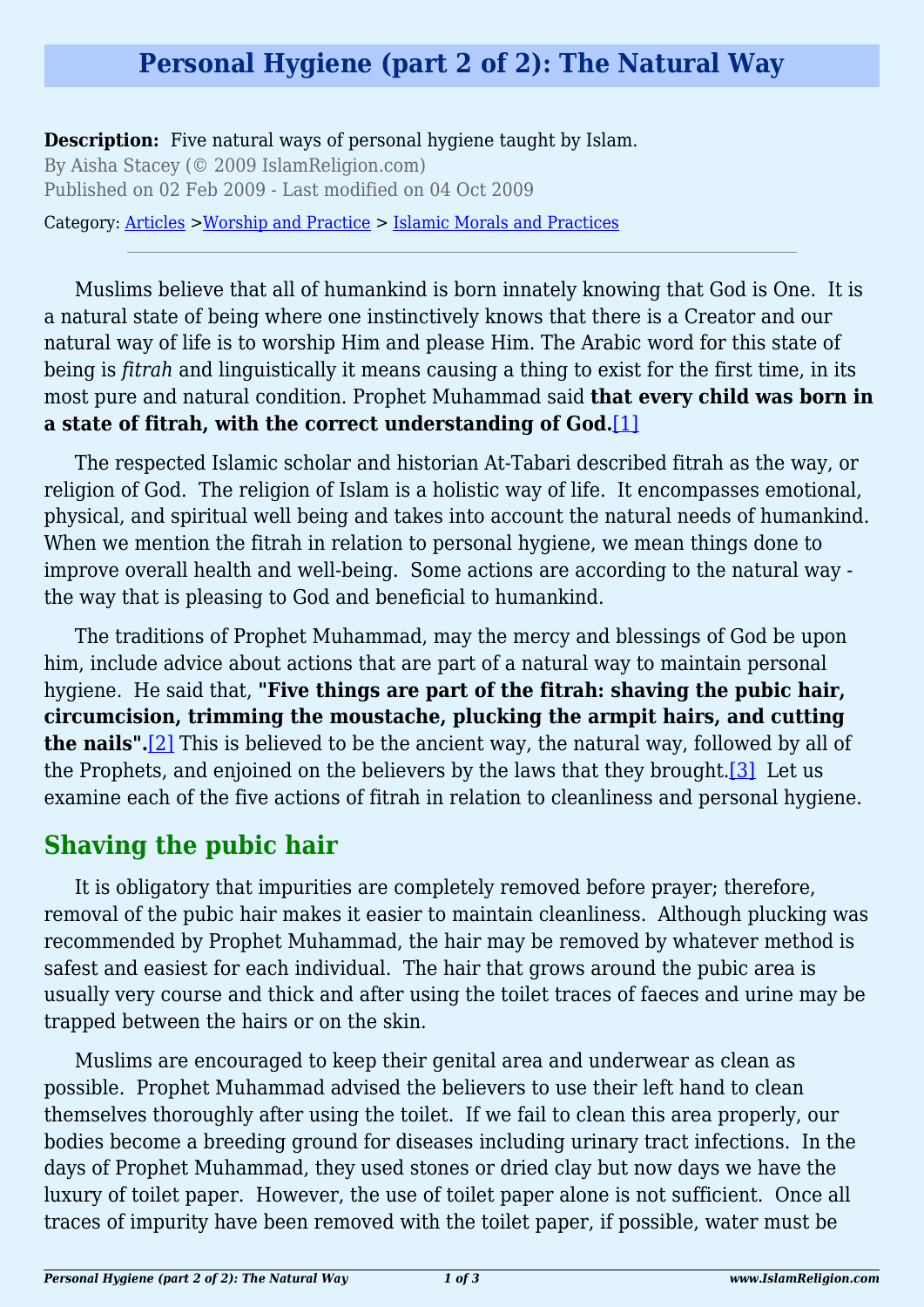used to give the area a thorough clean. Muslim homes often have water hoses installed next to the toilet or have water jugs available to facilitate cleanliness.

### **Circumcision**

The majority of Islamic scholars agree that circumcision is obligatory for men providing they do not fear that it may harm them. Circumcision makes it easier to keep the penis clean from traces of urine, dirt, or impurities and it involves cutting the foreskin covering the glans. It does not involve flaying the skin or part of the penis, in fact to do so would be causing deliberate harm and thus be against the teachings of Islam. Female circumcision is not part of the obligatory rites of Islam.

# **Trimming the moustache**

<span id="page-1-0"></span>Prophet Muhammad made it clear to his followers that they should trim their moustaches but leave their beards[.\[4\]](#page-2-3) The scholars have different opinions about whether the moustache should be shaved off completely however, all agree that it should be trimmed so that the hair does not hang over the lip or get into the mouth. It is important that the area around the mouth is kept clean and so it does not emit a bad smell.

# **Plucking the armpit hairs**

Although plucking would be the best way to remove hair from the armpits, it may not be the most comfortable; therefore, any hair removal method is permissible. Removing the hair from the armpits makes it easier to clean an area of the body where sweat and grime collect. Hair, combined with darkness and moisture is an ideal place for bacteria to grow.

# **Cutting the nails**

Again, the main reason for keeping the nails short is for cleanliness and hygiene. Dirt, grime, and bacteria can easily be trapped under the nails and passed on to other people, especially when preparing food or in a medical environment. Having dirty or long finger and toe nails, is unhealthy and unhygienic.

<span id="page-1-1"></span>In order to be sure that his followers were well groomed and clean Prophet Muhammad ordered that the hair be removed from the armpits and pubic area, and that the nails and moustaches be trimmed, at least every forty days[.\[5\]](#page-2-4) Personal hygiene is important in Islam. In order to worship God correctly it is necessary to strive to be healthy in both mind and body. Physical cleanliness is important just as spiritual cleanliness is important. Islam has provided us with clear guidelines. Our purpose is to worship God and we are asked to assure that all our actions begin with the intention to please God. Pleasing God is the ultimate goal and God reminds us in Quran that cleanliness is pleasing to Him.

#### **"Truly, God loves those who turn unto Him in repentance and loves those who purify themselves." (Quran 2:222)**